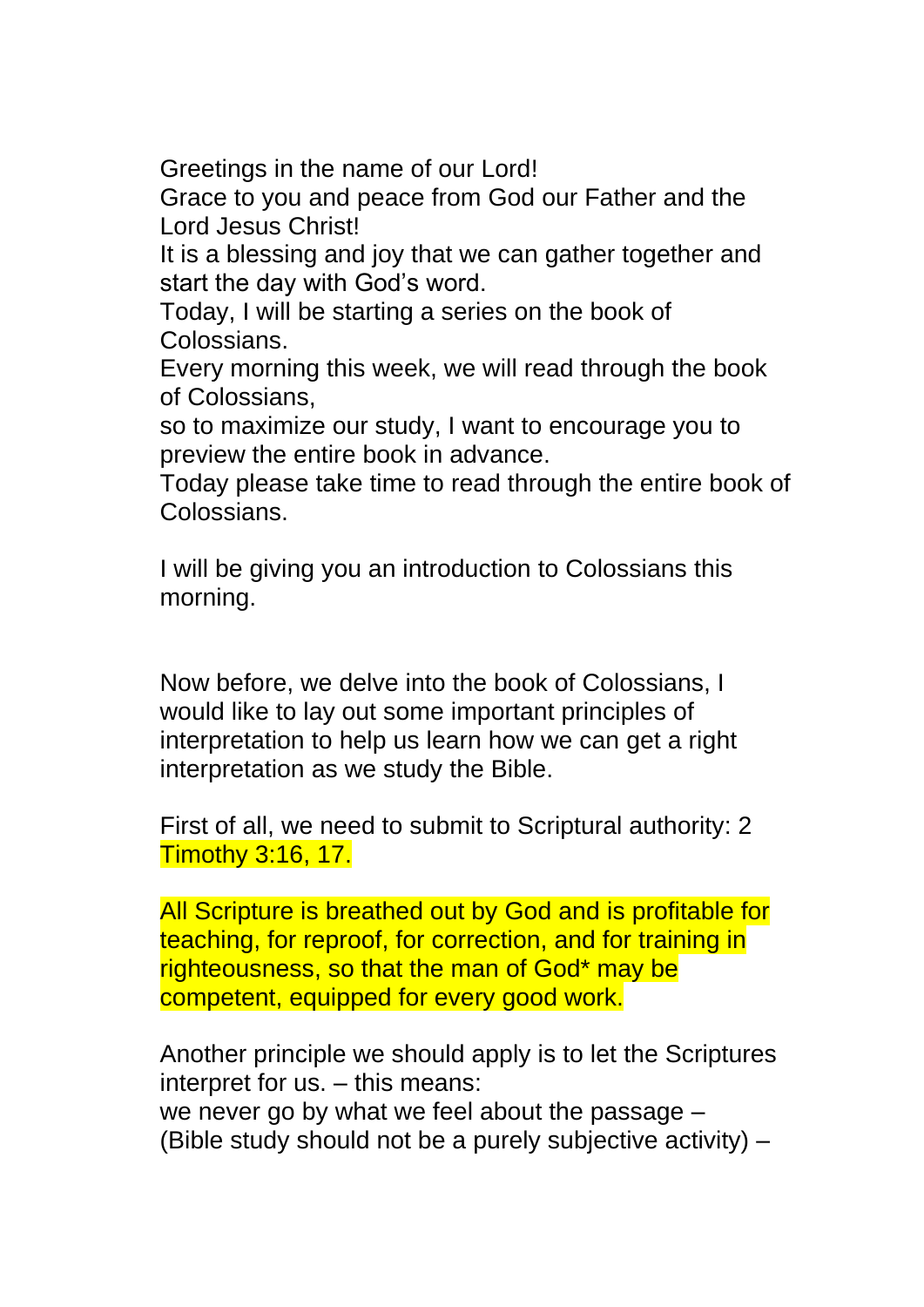we do not determine the meaning for ourselves. Instead, we let the Scriptures speak, we let God speak through scripture for Himself because it is the word of God.

Admittedly, there are obstacles to understanding: foreign language, foreign history, foreign culture, and our own biases and presuppositions.

We do not practice Isogesis, just good Exegesis

**Isogesis** 

- to read into the text
- pour meaning into the text that's not there

**Exegesis** 

• to properly explain or interpret Biblical text.

The key to good exegesis is context. Context is key!

Having said that, let us first look at **Contextual Information** 

When? Paul was in prison, approx. A.D. 60-63 Where? Colossae lay in the heart of a cluster of cities (near Laodicea and Hieropolis) in SW Phrygia, in the Roman province of Asia Minor, or modern Turkey.

If We look at the Map of Pauls Journey to Rome Paul in prison in Rome Paul Writes: **Ephesians**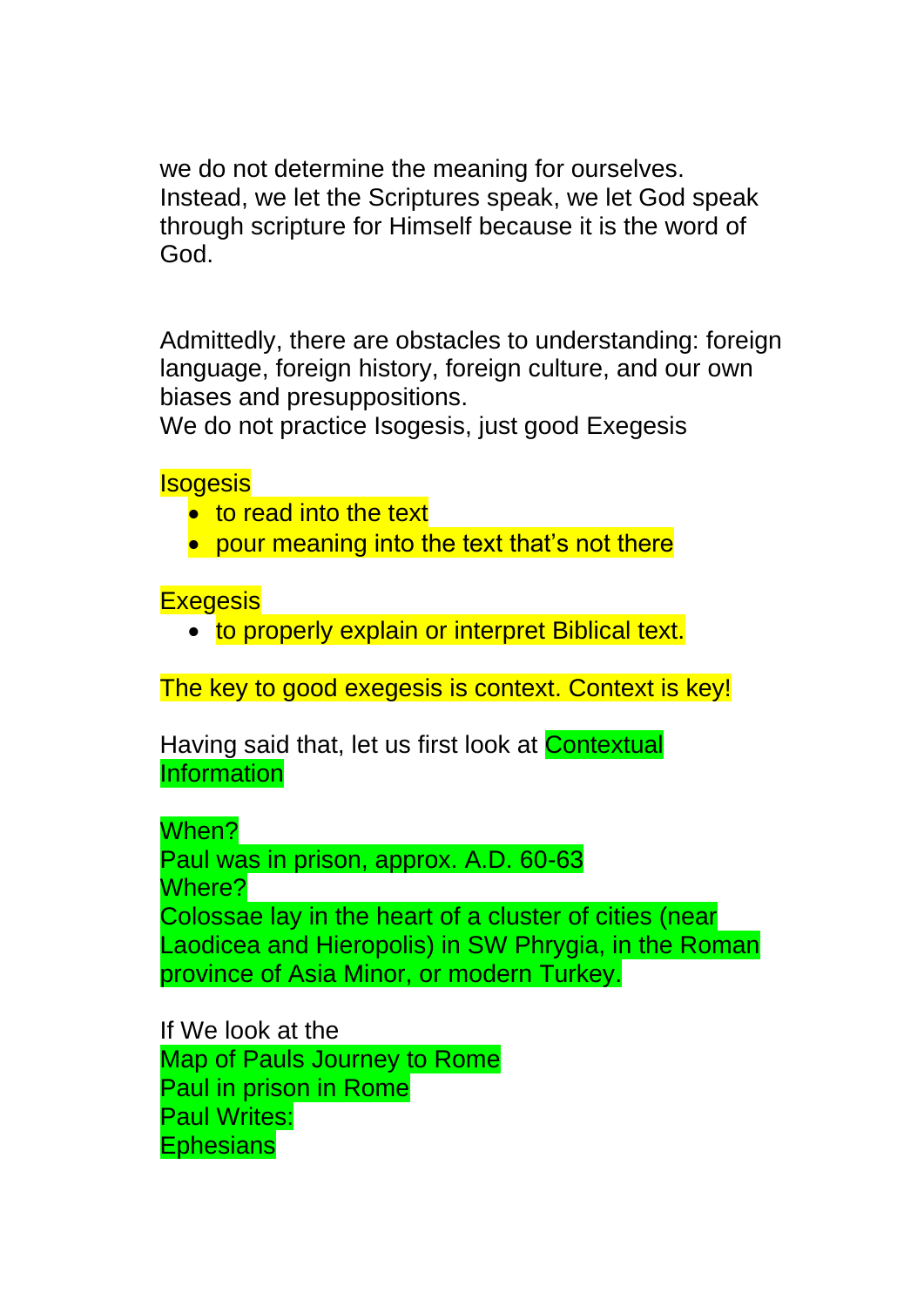## **Philippians Colossians** Philemon

Epaphras brings word to Paul Col. 1:8 Paul sends a letter by Tychicus Col. 4:7-8

The church in Colossae

Paul did not establish the church in Colossae (2.1) was probably founded by Epaphras, an associate of Paul  $(1:7)$ .

- ◾
- Acts 2.10 for Phrygians at Pentecost
- The church is at least ethnically mixed, with both Jewish and Gentile converts.
- Paul spends considerable time in Ephesus and Asia (Acts 19.10) 110 miles away

■ Epaphras brought some of them to faith, perhaps during Paul's time in Ephesus in Acts 19.

#### Structure of the Letter

■ In form, ancient letters share these elements:

- Author
- Recipients
- Greeting
- Prayer/thanksgiving
- Body of the letter
- Farewell/final greeting

**Structure of Colossians 1:1-8**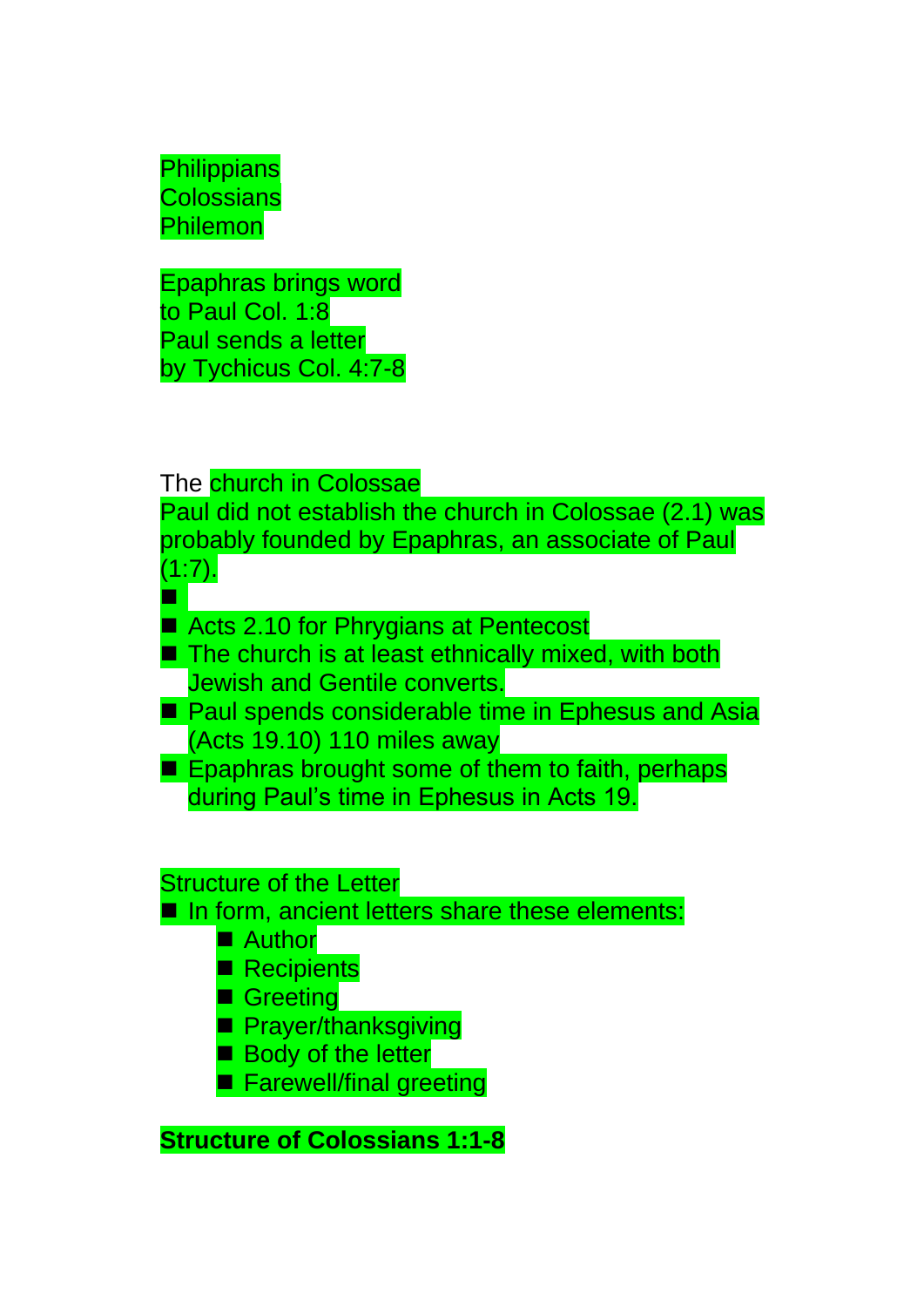

# **Main Themes of Colossians**

- I "All-Sufficiency of Christ" (1:9,11,15-19,20,28; 2:2-3,9-10; 3:11,16; 4:12)
- Paul addressed the danger of human philosophy by reminding the Colossians of the preeminence of Christ.

Studying Colossians is like reading somebody else's mail. Paul wrote it to a specific people, in regards to a specific situation, on a specific occasion. Have you ever read someone else's letter before?

Most scholars agree Paul wrote Colossians in response to a wave of heresies that was infiltrating the young church.

## **Heresy**

- False teaching, usually affecting your salvation eg. Jesus is not God (J.W.),
- Jesus was not a man like us.
- he was only a spirit (Gnosticism).
- Salvation by works (almost all religions, besides Christianity)
- They called these heresies the "Colossian heresy."/ proto-Gnosticism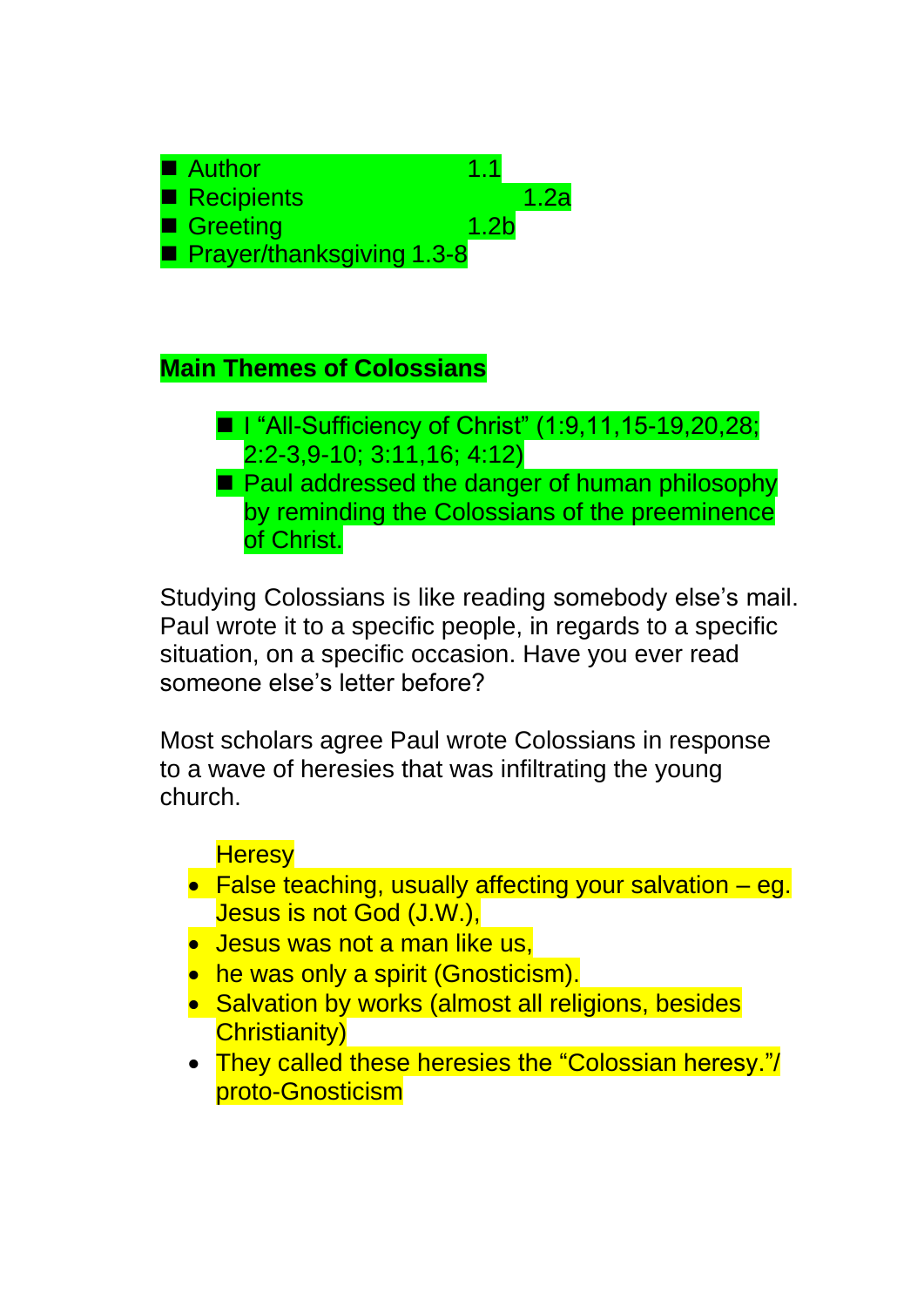*Now I want to go through a list of some possible characteristics of the* 

## *Colossian Heresy:*

- New teachers offered a "fullness" not previously experienced by early Christians –
- They taught that Jesus and the Apostles teachings were insufficient – "we have a fuller teaching."
- Hence, they called themselves the super-apostles.
- New teachers offered new "spiritual freedom" and greater experiences of power above and beyond the Gospel, the power of God unto salvation (Rom. 1:16)
- Claims of special new insight into the powers of darkness, offering special protection.
- Excessive Asceticism denying or mortification of the flesh

#### The teachings were

#### Anti-body

(1) it denigrated the created world and the human body, calling for asceticism;

(2) in its calling for a radical individualistic spirituality, it did not care about preserving the church as the body of Christ, a community of believers in mutual care and love.

This new individualistic spirituality and piety promoted – Divisiveness – it was causing divisions and factions in the church.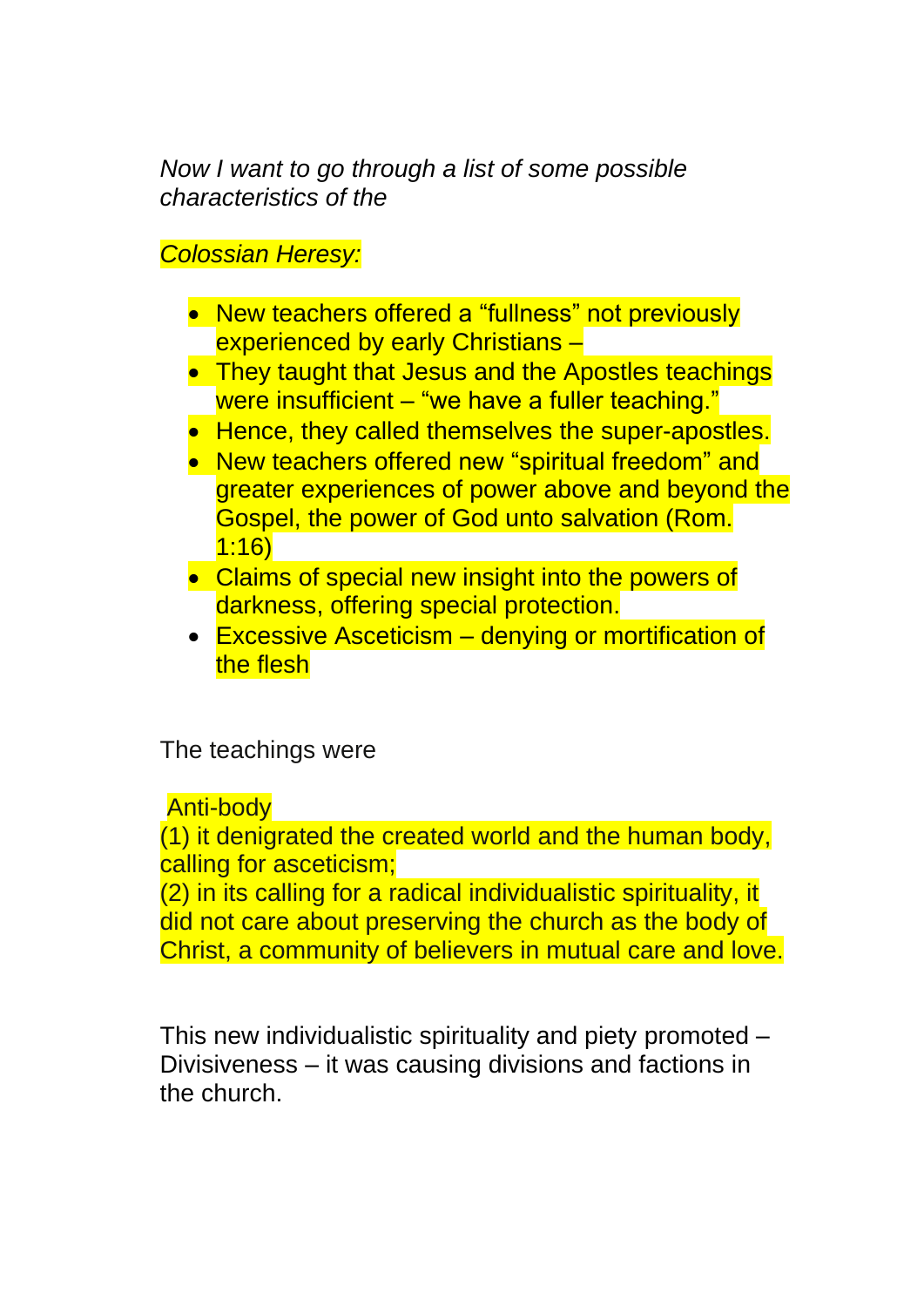That's why Our beliefs, teachings, and worship practices must be historical, and Biblical – never novel. New teachings and new methods of worship, new traditions have historically always ended up dividing the church. When it comes to Christian beliefs and worship – God hates human creativity.

This heresy taught a "Deeper" knowledge of God (Don't stop at Jesus – there's more, I have something new, something deeper – a new experience – with Christian heresies, it's always Jesus plus something more).

## **Not only did these false teachers infiltrate the church, but many also actually arose from within the church**

**Now where did these heretical teachings originate - Many of the heretical doctrines came from a hodgepodge of philosophies and religions (syncretism) such as paganism, Judaism, and especially Greek philosophy.**

**That which ensued from this syncretic amalgamation of beliefs were early Gnostic teachings – proto-Gnosticism.** 

**These teachings were misleading members of the church away from the Gospel message of Christ. There is more to learn, more to experience, more to feel, more to do, more to meditate.** 

**One must reach a higher plane of spirituality through self-realization, inner meditation, or must go through special spiritual techniques and steps.** 

**However, Jesus underscores that** 

#### **His grace is sufficient**

"My grace is sufficient for you, for my power is made perfect in weakness." Therefore I will boast all the more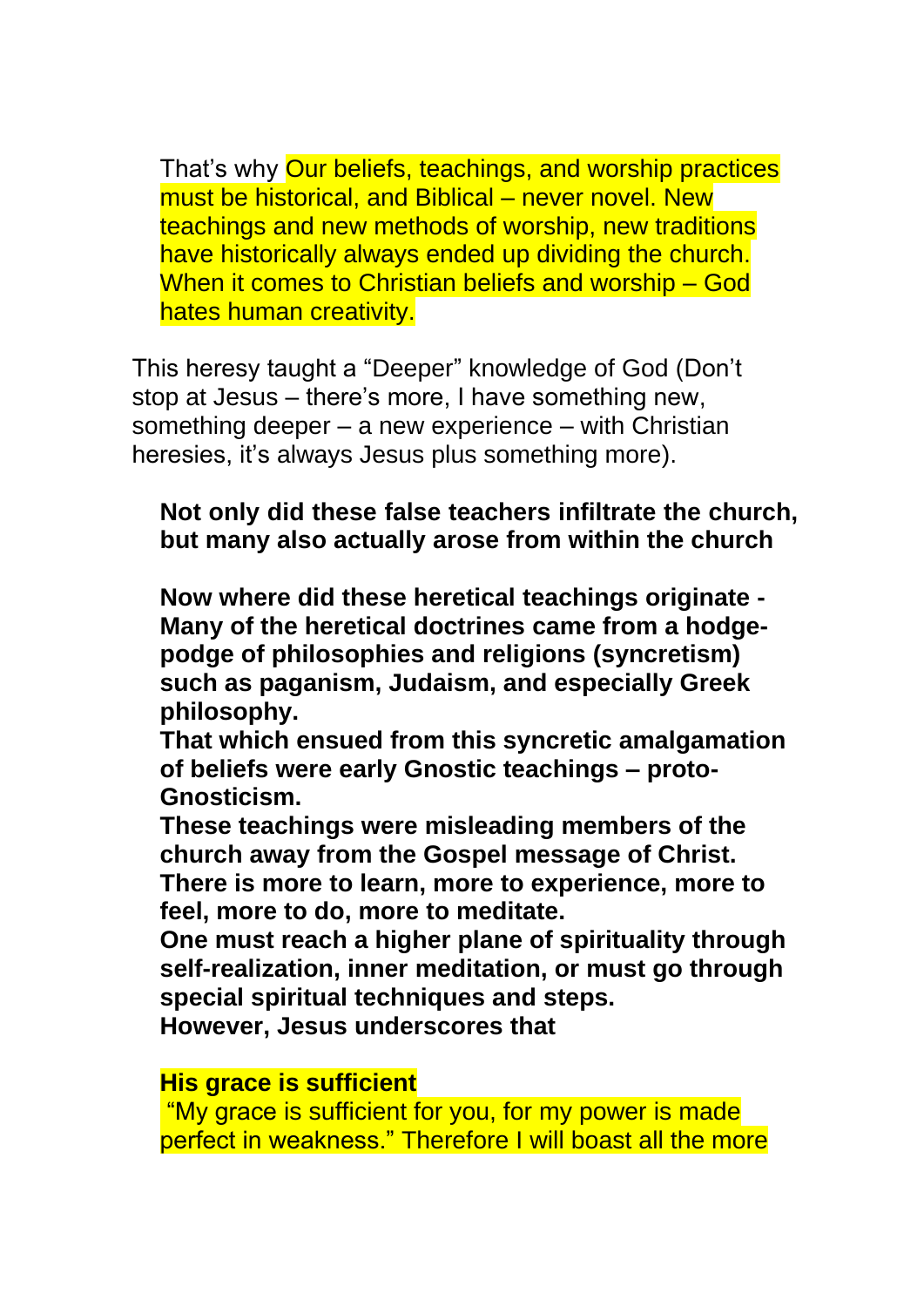gladly about my weaknesses, so that Christ's power may rest on me. **2 Cor. 12:9** 

## **The sufficiency of Christ, the sufficiency of the Gospel, is the main point that Paul cogently drives across in Colossians and in all his epistles.**

Now that I've given you an intro, let us quickly read vs 1 and 2 first.

Col. 1:1,2

From Paul, an apostle of Christ Jesus by the will of God, and Timothy our brother, to the saints, the faithful brothers and sisters in Christ, at Colossae. Grace and peace to you from God our Father!

How does Paul greet the church, he says " Grace and Peace"

Why Grace and peace? Let's start with Peace. What race is Paul? He is a Jew, How do Jews

Shalom ..

Now is Paul writing to Christians or non-Christians?

How do you know?

In vs. 2 it says "faithful brothers and sisters in Christ."

Now that we have established that they are Christians, let me ask you: were the Colossians strong Christians or weak, immature Christians? How many of you say strong Christians? How many say weak?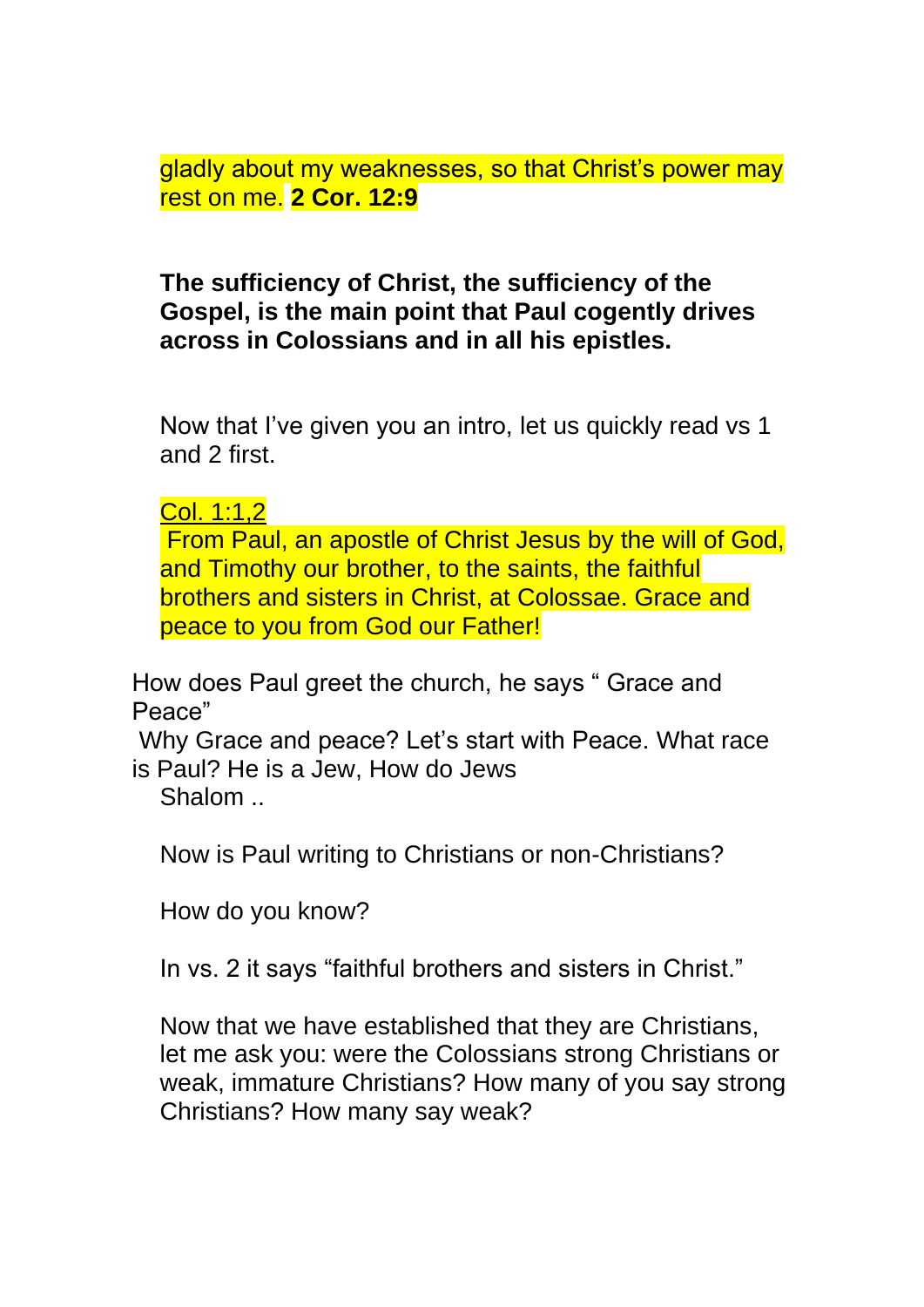Yes, they were strong in their faith.

In fact, their faith was so strong that in Vs. 4 word about the Colossians' faith in Christ had spread to churches in other countries.

### Col. 1:4

since we heard about your faith in Christ Jesus and the love that you have for all the saints.

Can you imagine what Christians from other countries would say about the church in Colossae:

"Those Colossians – wow! they are so strong in faith. I wish our church was like theirs."

Can you imagine if our church was like the Colossians? Can you imagine if we had faith like the Colossians?

– Can you imagine churches all over Korea saying this: "Wow, did you hear about the faith of the SEM church – they are so strong in faith."

That's what the Colossians were known for – being faithful.

In fact, in vs. 2 Paul calls them saints.

Do you know what saint means? It means holy one! Can you imagine if people would call you holy one! Wow, Elder Keum – He's the holy one! Wow, Deacon Kim – you holy one! Wow, Saint Laura! Saint Danny!

Now, holy means separated from sin.

In other words, it means to be without sin – sinless. Anyone here without sin?

When I say, Saint Laura or Saint Danny, does it meant they are truly (intrinsically/inherently) holy? Truly sinless?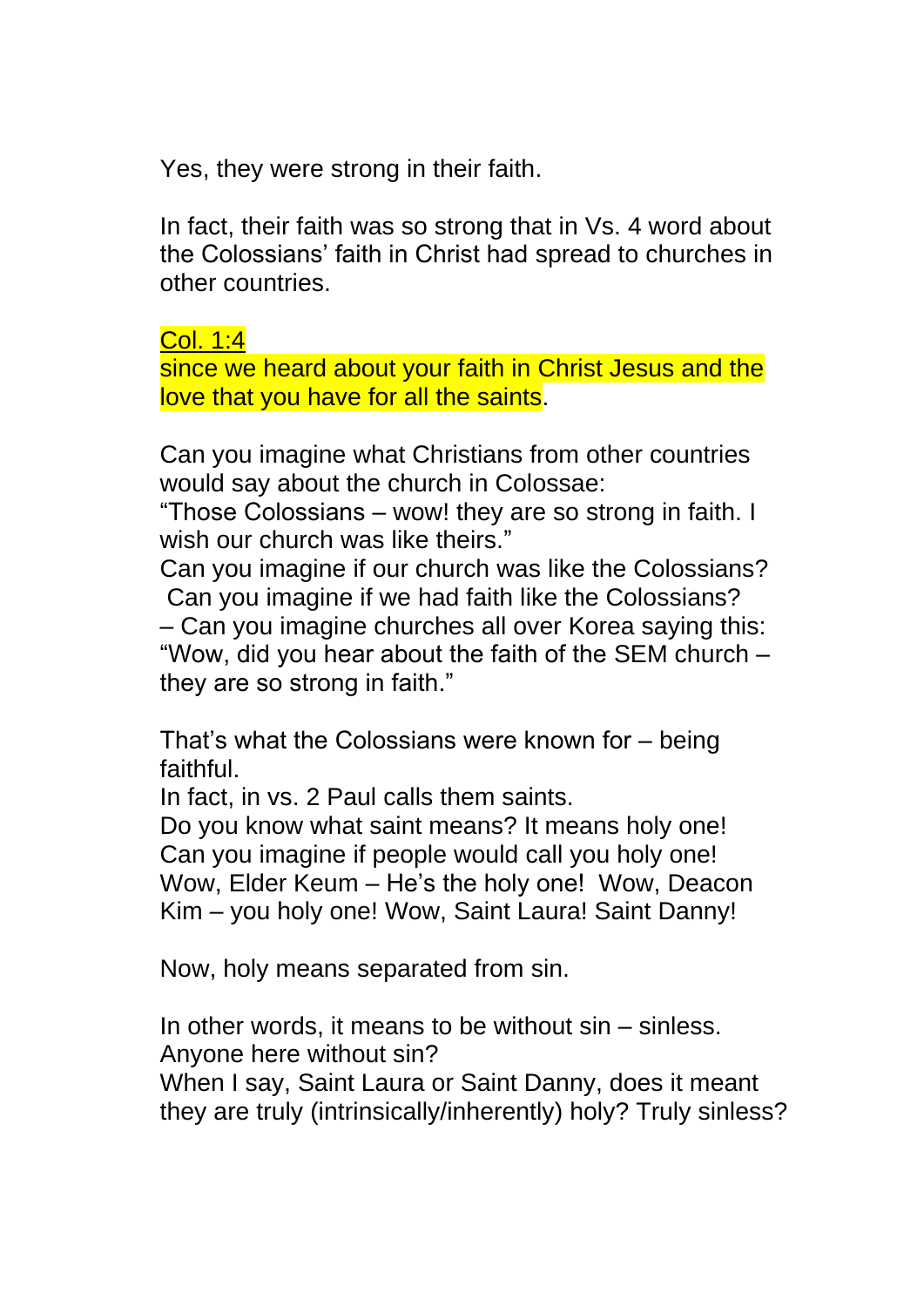No, nobody is holy.

We are all sinners according to God's word! In fact, Rev. 15:4, says, "only God is holy."

If only, God is holy, how can the Christians at the Colossian church be holy, holy ones.

Is Paul contradicting the Bible?

No, let's look at vs.5

## Col. 1:5

Your faith and love have arisen from the hope laid up for you in heaven, which you have heard about in the message of truth, the gospel that has come to you. Vs. 5 says they have heard the message of truth, the gospel and they had faith – they believed in the message. Does this remind you of a passage in Romans? Which passage?

Romans 10:17

So faith comes from hearing, and hearing through the word of Christ.

Do you want to have strong faith? Where does our faith come? From hearing. Hearing what? The word of Christ? What is the word of Christ? The Gospel.

If you want faith, hear the Gospel.

Col. 1:6

Just as in the entire world this gospel is bearing fruit and growing, so it has also been bearing fruit and growing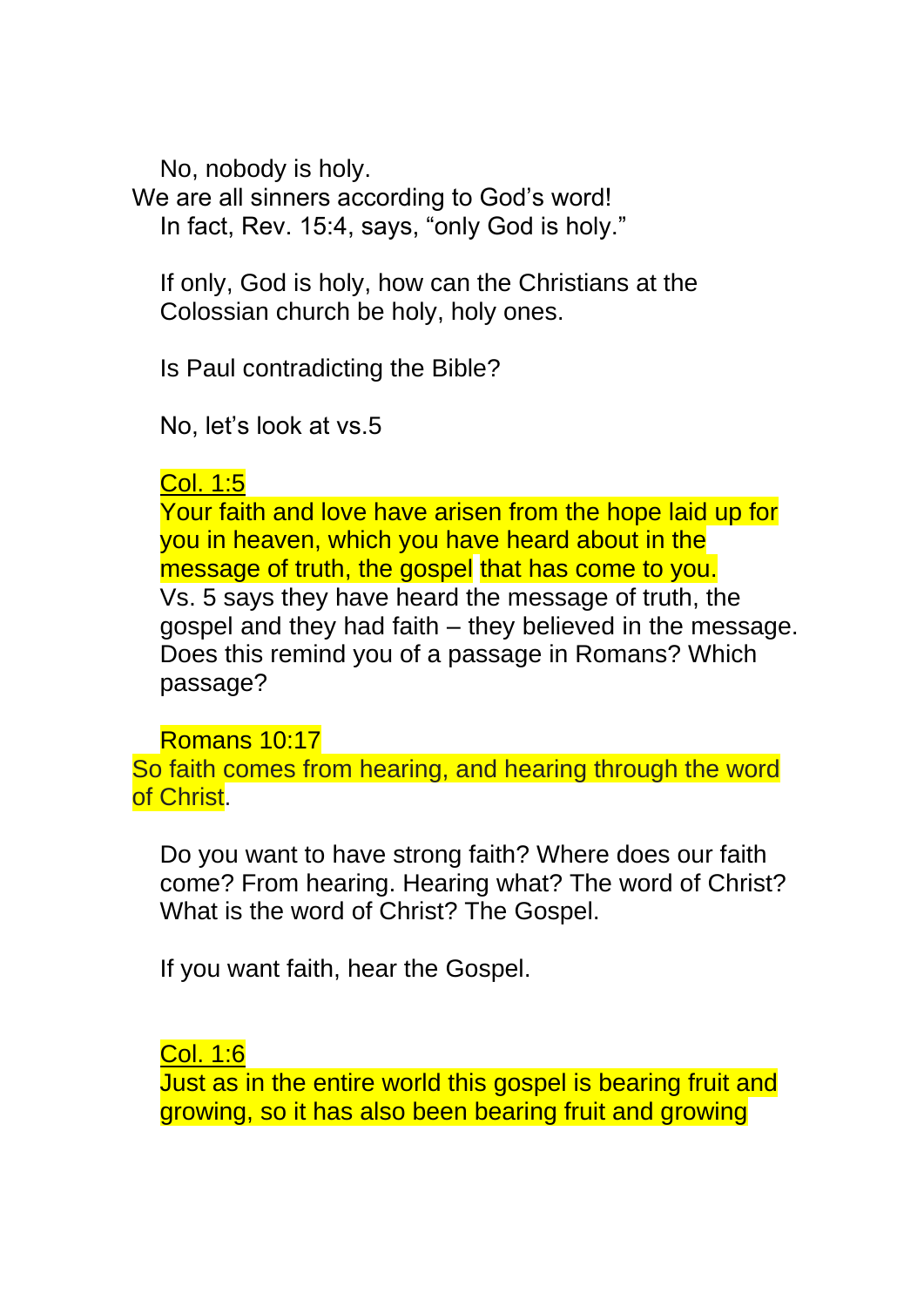among you from the first day you heard it and understood the grace of God in truth.

Vs. 6 says they heard the Gospel and understood the Grace of God in truth.

Col. 1:7 You learned the gospel from Epaphras, our dear fellow slave, a faithful minister of Christ

Vs. 7 –Epaphras, a faithful minister of Christ. Why is he called faithful? Because he was faithful to preaching the Gospel.

In other words, because they heard the Gospel and believed in it, - even though they were sinners, they had been forgiven of their sins – once and for all.

They had been declared righteous, holy (which we call justification – they were justified) because of Jesus, because of the Gospel.

Remember what I said the Gospel is Jesus' Life, Death, and Resurrection for the forgiveness of sins for those who believe in Him.

The church in Colossae believed in Jesus' life, death and resurrection for the forgiveness of their sins and that is why we can call them holy ones and that is why I can also call you holy ones – saints – but only for those who trust in Christ for their salvation.

Praise God that He has provided hopeless sinners like us a way into His holy presence (into heaven) – so that we sinners can be called holy – and that way is only through Jesus.